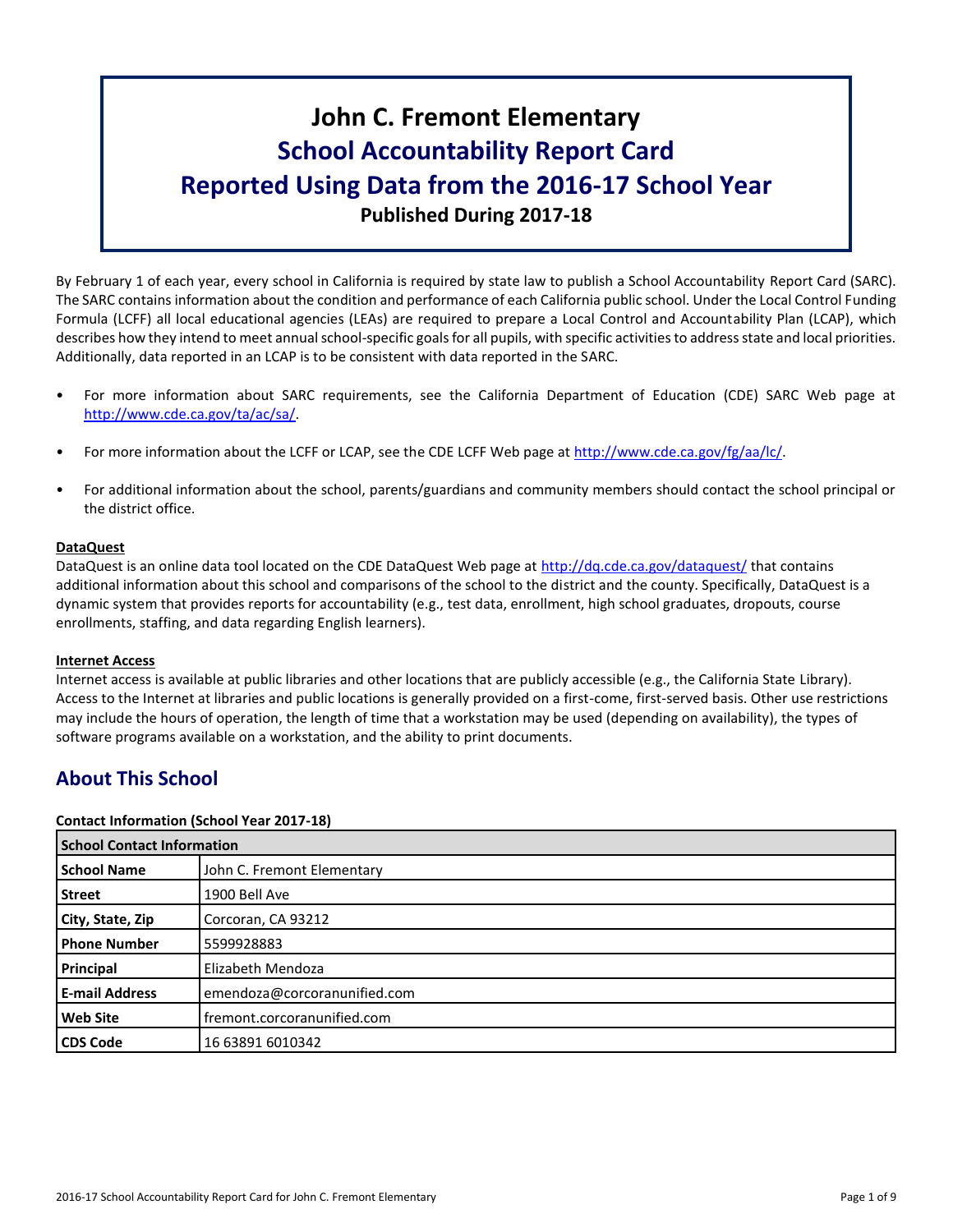| <b>District Contact Information</b> |                                        |  |  |
|-------------------------------------|----------------------------------------|--|--|
| <b>District Name</b>                | Corcoran Joint Unified School District |  |  |
| <b>Phone Number</b>                 | 559-992-8880                           |  |  |
| Superintendent                      | <b>Rich Merlo</b>                      |  |  |
| <b>E-mail Address</b>               | rmerlo@corcoranunified.com             |  |  |
| <b>Web Site</b>                     | http://www.corcoranunified.com         |  |  |

# **School Description and Mission Statement (School Year 2017-18)**

John C. Fremont School resides in Corcoran, California. Corcoran is a small agricultural area in the Central San Joaquin Valley. John C. Fremont is one of three elementary schools in Corcoran and serves students in grades two and three. The school provides for the educational needs of the second and third-grade students in the community, a Special Day Class for children with special needs for children in first through third grade. We also house a County Severely Handicapped Class on the campus. John C. Fremont is a Title I school with a student enrollment of approximately 530 students.

John C. Fremont Elementary is a place where all students are encouraged to strive for excellence academically, socially, and emotionally in a safe and supportive atmosphere. We set high expectations for our students because our entire school community shares the belief that all children can and will learn.

We are committed to the following goals:

- Students will learn to read at grade level or above while developing a love for reading.
- Students will learn to write fluently for a variety of purposes.
- Students will gain an understanding of mathematical concepts and the role that math plays in all areas of life.
- Technology will be used as a tool to enhance all areas of the curriculum.
- Staff will provide instruction and support to meet the needs of diverse learners in our school community
- Staff and students will create an environment that is orderly, safe, inviting and stimulating.

# **Student Enrollment by Grade Level (School Year 2016-17)**

| Grade<br><b>Level</b> | <b>Number of</b><br><b>Students</b> |
|-----------------------|-------------------------------------|
| <b>Grade 2</b>        | 266                                 |
| Grade 3               | 292                                 |
| Total Enrollment      | 558                                 |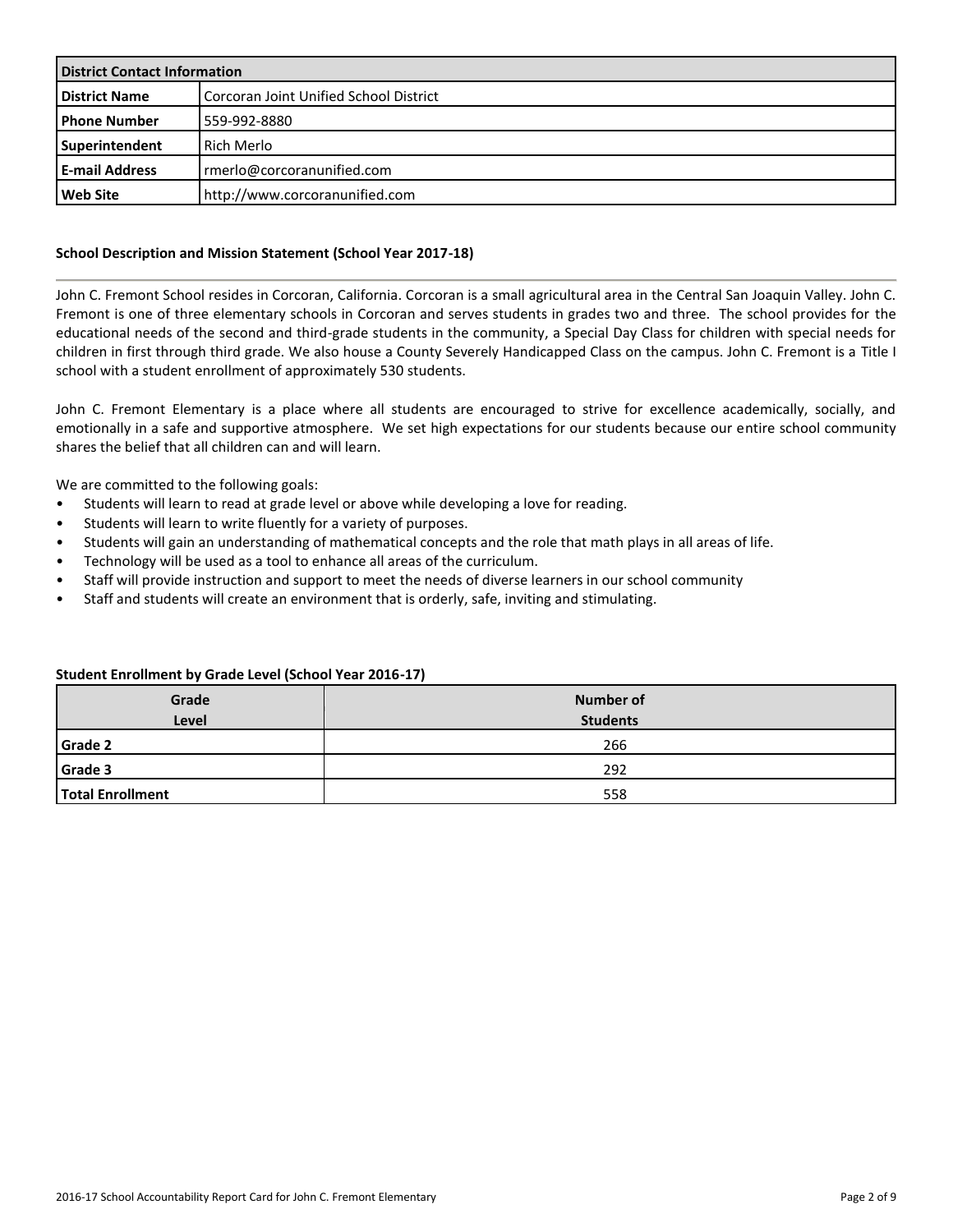### **Student Enrollment by Group (School Year 2016-17)**

| <b>Student</b><br>Group                | <b>Percent of</b><br><b>Total Enrollment</b> |
|----------------------------------------|----------------------------------------------|
| <b>Black or African American</b>       | 3.2                                          |
| American Indian or Alaska Native       | 0                                            |
| Asian                                  | 0.9                                          |
| <b>Filipino</b>                        | 0.2                                          |
| <b>Hispanic or Latino</b>              | 90.9                                         |
| Native Hawaiian or Pacific Islander    | 0                                            |
| White                                  | 4.7                                          |
| <b>Two or More Races</b>               | 0.2                                          |
| <b>Socioeconomically Disadvantaged</b> | 89.2                                         |
| <b>English Learners</b>                | 35.5                                         |
| <b>Students with Disabilities</b>      | 7.5                                          |
| <b>Foster Youth</b>                    | 0.9                                          |

# **A. Conditions of Learning**

# **State Priority: Basic**

The SARC provides the following information relevant to the State priority: Basic (Priority 1):

- Degree to which teachers are appropriately assigned and fully credentialed in the subject area and for the pupils they are teaching;
- Pupils have access to standards-aligned instructional materials; and
- School facilities are maintained in good repair.

# **Teacher Credentials**

|                                                                    |         | <b>District</b> |         |         |
|--------------------------------------------------------------------|---------|-----------------|---------|---------|
| <b>Teachers</b>                                                    | 2015-16 | 2016-17         | 2017-18 | 2017-18 |
| With Full Credential                                               | 27      | 25              | 22      |         |
| Without Full Credential                                            |         |                 | 4       |         |
| Teaching Outside Subject Area of Competence (with full credential) |         |                 | 0       |         |

#### **Teacher Misassignments and Vacant Teacher Positions**

| Indicator                                             | 2015-16 | 2016-17 | 2017-18 |
|-------------------------------------------------------|---------|---------|---------|
| <b>Misassignments of Teachers of English Learners</b> |         |         |         |
| Total Teacher Misassignments *                        |         |         |         |
| Vacant Teacher Positions                              |         |         |         |

Note: "Misassignments" refers to the number of positions filled by teachers who lack legal authorization to teach that grade level, subject area, student group, etc.

\* Total Teacher Misassignments includes the number of Misassignments of Teachers of English Learners.

#### **Quality, Currency, Availability of Textbooks and Instructional Materials (School Year 2017-18)**

#### **Year and month in which data were collected:** August 2017

These are the latest textbook adoptions prior to California changing over to the Common Core State Standards (CCSS). In the coming years, as California approves new content from publishers, the District will look through, evaluate and pilot new instructional materials in order to follow the process of adopting new curriculum. This will include the potential adoption of digital curriculum.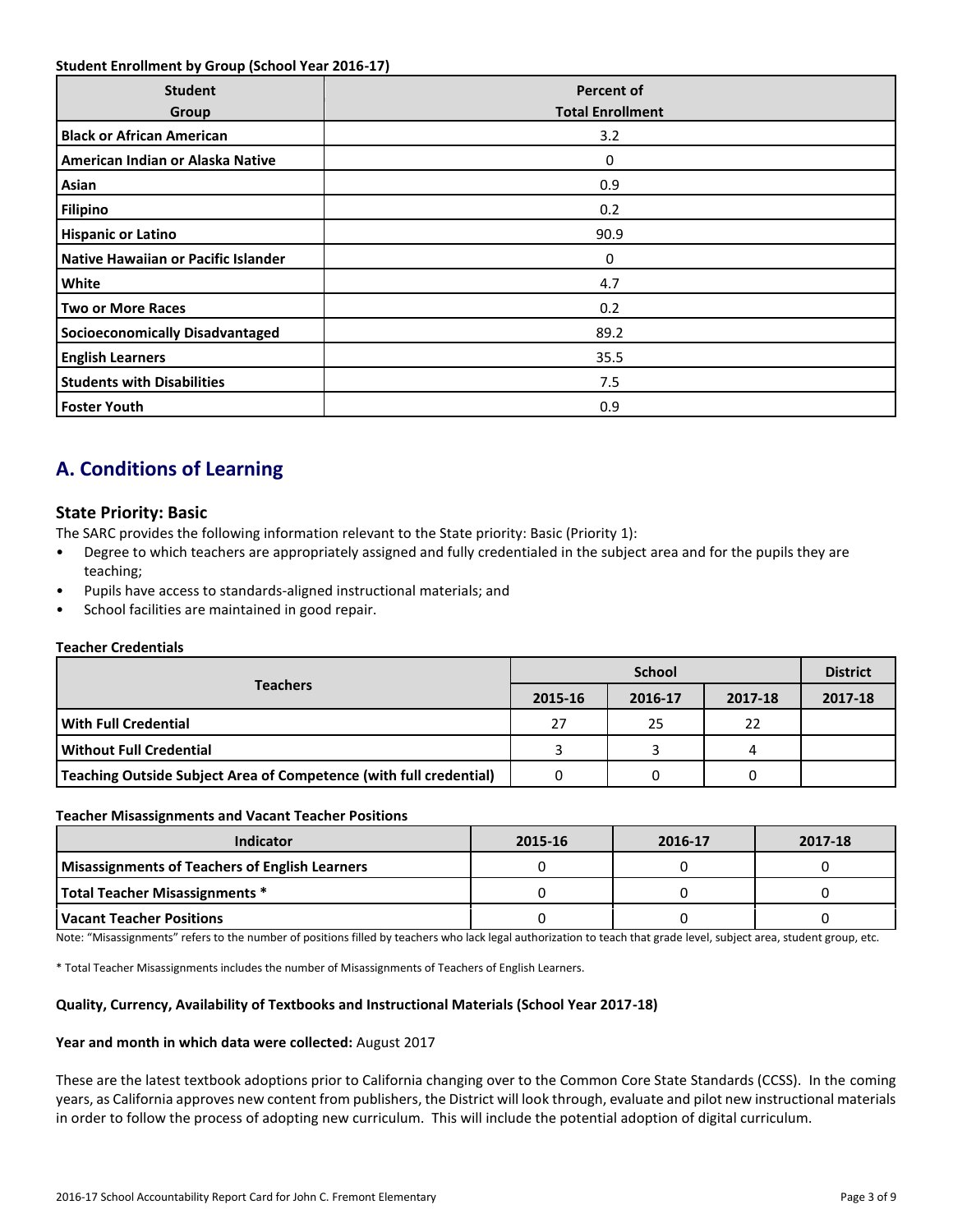| <b>Subject</b>                                                        | Textbooks and Instructional Materials/<br><b>Year of Adoption</b>  | <b>From</b><br><b>Most Recent</b><br><b>Adoption?</b> | <b>Percent of Students</b><br>Lacking Own<br><b>Assigned Copy</b> |
|-----------------------------------------------------------------------|--------------------------------------------------------------------|-------------------------------------------------------|-------------------------------------------------------------------|
| <b>Reading/Language Arts</b>                                          | McGraw-Hill School Education, California Wonders,<br>2017          | Yes                                                   | 0                                                                 |
| <b>Mathematics</b>                                                    | Pearson, Pearson System of Courses, 2016                           | <b>Yes</b>                                            | 0                                                                 |
| <b>Science</b>                                                        | Pearson Scott Foresman, Scott Foresman California<br>Science, 2008 | Yes                                                   | $\mathbf 0$                                                       |
| <b>History-Social Science</b>                                         | Houghton Mifflin Company, Houghton Mifflin Social<br>Science, 2007 | Yes                                                   | 0                                                                 |
| <b>Foreign Language</b>                                               | N/A                                                                |                                                       |                                                                   |
| <b>Health</b>                                                         | N/A                                                                |                                                       |                                                                   |
| <b>Visual and Performing Arts</b>                                     | N/A                                                                |                                                       |                                                                   |
| <b>Science Laboratory Equipment</b><br>$\left($ grades 9-12 $\right)$ | N/A                                                                |                                                       |                                                                   |

# **School Facility Conditions and Planned Improvements (Most Recent Year)**

Corcoran Unified School District receives funds from the Williams Settlement, therefore, district personnel are required to conduct an extensive facilities inspection. The condition of the facilities and grounds are important. In preparation for this report, the Director of Maintenance, Operations and Transportation and the Chief Business Officer provided the necessary information. The chart below shows the general condition of the site. Good repair is defined as maintaining schools that are clean, safe and functional.

#### **School Facility Good Repair Status (Most Recent Year)**

Using the **most recently collected** FIT data (or equivalent), provide the following:

- Determination of repair status for systems listed
- Description of any needed maintenance to ensure good repair
- The year and month in which the data were collected
- The overall rating

| <b>School Facility Good Repair Status (Most Recent Year)</b><br>Year and month of the most recent FIT report: August 2017 |      |                      |      |                                                                                                                           |  |  |  |
|---------------------------------------------------------------------------------------------------------------------------|------|----------------------|------|---------------------------------------------------------------------------------------------------------------------------|--|--|--|
| <b>System Inspected</b>                                                                                                   |      | <b>Repair Status</b> |      | <b>Repair Needed and</b>                                                                                                  |  |  |  |
|                                                                                                                           | Good | Fair                 | Poor | <b>Action Taken or Planned</b>                                                                                            |  |  |  |
| Systems: Gas Leaks, Mechanical/HVAC,<br>Sewer                                                                             | x    |                      |      | All systems working properly.                                                                                             |  |  |  |
| <b>Interior: Interior Surfaces</b>                                                                                        | Χ    |                      |      | All interior surfaces are in good condition.                                                                              |  |  |  |
| Cleanliness: Overall Cleanliness, Pest/<br>Vermin Infestation                                                             | x    |                      |      | Fremont custodial staff follows a daily schedule to<br>make sure classrooms are clean and ready for the<br>following day. |  |  |  |
| <b>Electrical: Electrical</b>                                                                                             | Χ    |                      |      | All systems working properly.                                                                                             |  |  |  |
| Restrooms/Fountains: Restrooms, Sinks/<br><b>Fountains</b>                                                                | x    |                      |      | All systems working properly.                                                                                             |  |  |  |
| Safety: Fire Safety, Hazardous Materials                                                                                  | X    |                      |      | Facilities are in good working order and conditions<br>are safe.                                                          |  |  |  |
| <b>Structural: Structural Damage, Roofs</b>                                                                               | x    |                      |      | All structures are in good condition.                                                                                     |  |  |  |
| External: Playground/School Grounds,<br>Windows/Doors/Gates/Fences                                                        | X    |                      |      | All systems working properly and in good<br>condition.                                                                    |  |  |  |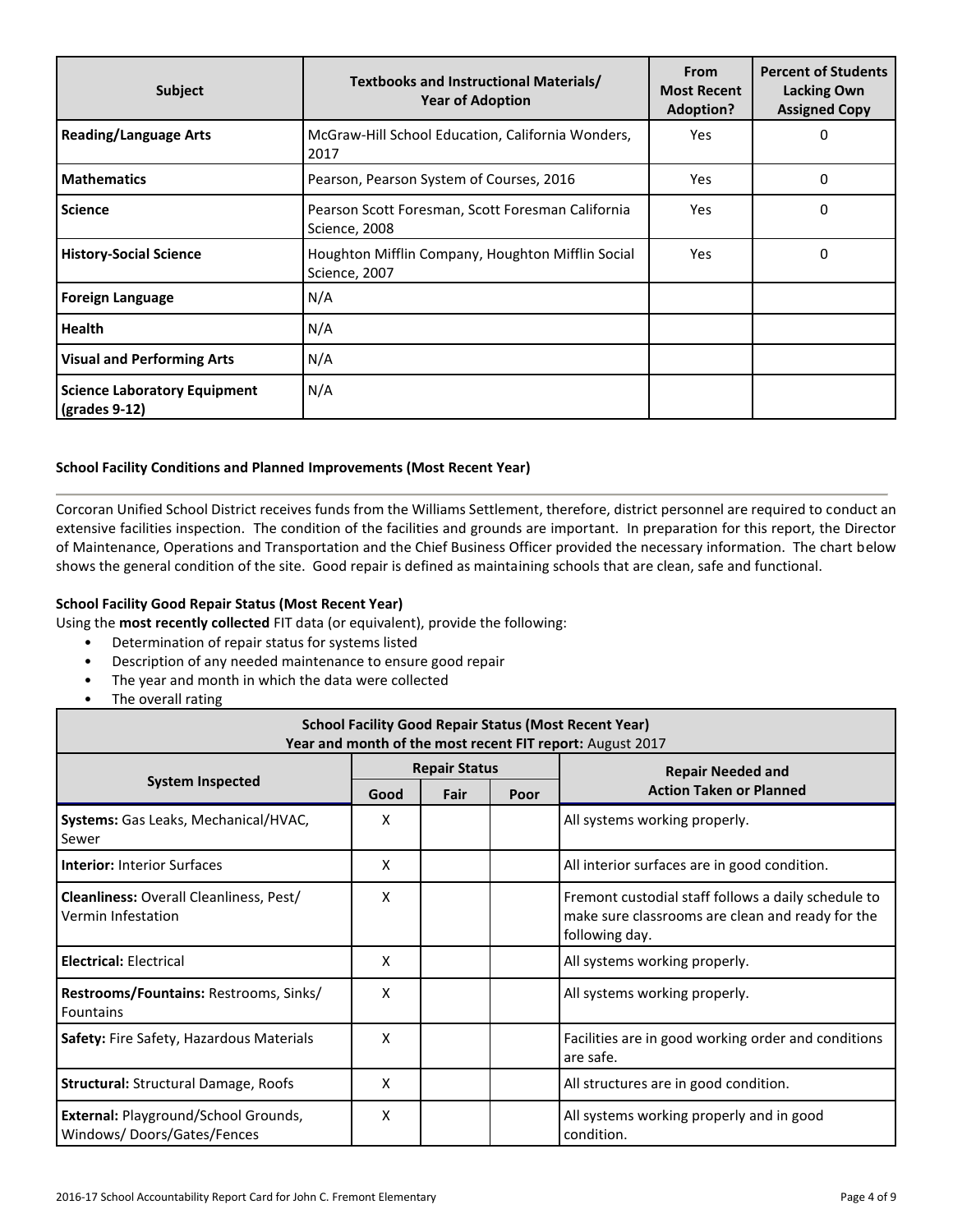**Overall Facility Rating (Most Recent Year)**

| Year and month of the most recent FIT report: August 2017 |           |      |      |      |  |
|-----------------------------------------------------------|-----------|------|------|------|--|
|                                                           | Exemplary | Good | Fair | Poor |  |
| <b>Overall Rating</b>                                     |           |      |      |      |  |

# **B. Pupil Outcomes**

# **State Priority: Pupil Achievement**

The SARC provides the following information relevant to the State priority: Pupil Achievement (Priority 4):

- **Statewide assessments** (i.e., California Assessment of Student Performance and Progress [CAASPP] System, which includes the Smarter Balanced Summative Assessments for students in the general education population and the California Alternate Assessments [CAAs] for English language arts/literacy [ELA] and mathematics given in grades three through eight and grade eleven. Only eligible students may participate in the administration of the CAAs. CAAs items are aligned with alternate achievement standards, which are linked with the Common Core State Standards [CCSS] for students with the most significant cognitive disabilities); and
- The percentage of students who have successfully completed courses that satisfy the requirements for entrance to the University of California and the California State University, or career technical education sequences or programs of study.

### **CAASPP Test Results in English Language Arts/Literacy (ELA) and Mathematics for All Students Grades Three through Eight and Grade Eleven**

|                                                                      | Percent of Students Meeting or Exceeding the State Standards<br>$\left(\text{grades }3 - 8 \text{ and } 11\right)$ |         |                 |         |              |         |  |
|----------------------------------------------------------------------|--------------------------------------------------------------------------------------------------------------------|---------|-----------------|---------|--------------|---------|--|
| <b>Subject</b>                                                       | <b>School</b>                                                                                                      |         | <b>District</b> |         | <b>State</b> |         |  |
|                                                                      | 2015-16                                                                                                            | 2016-17 | 2015-16         | 2016-17 | 2015-16      | 2016-17 |  |
| <b>English Language Arts/Literacy</b><br>$\sqrt{grades}$ 3-8 and 11) | 30                                                                                                                 | 29      | 29              | 31      | 48           | 48      |  |
| <b>Mathematics</b><br>$\sqrt{\frac{1}{2}}$ (grades 3-8 and 11)       | 27                                                                                                                 | 27      | 14              | 17      | 36           | 37      |  |

Note: Percentages are not calculated when the number of students tested is ten or less, either because the number of students in this category is too small for statistical accuracy or to protect student privacy.

# **CAASPP Test Results in ELA by Student Group**

**Grades Three through Eight and Grade Eleven (School Year 2016-17)**

| <b>Student Group</b>                                 | <b>Total</b><br><b>Enrollment</b> | <b>Number</b><br><b>Tested</b>        | Percent<br><b>Tested</b> | <b>Percent</b><br><b>Met or Exceeded</b> |
|------------------------------------------------------|-----------------------------------|---------------------------------------|--------------------------|------------------------------------------|
| <b>All Students</b>                                  | 291                               | 286                                   | 98.28                    | 29.02                                    |
| Male                                                 | 140                               | 137                                   | 97.86                    | 27.01                                    |
| Female                                               | 151                               | 149                                   | 98.68                    | 30.87                                    |
| <b>Black or African American</b>                     | $\overline{\phantom{a}}$          | $\hspace{0.05cm}$ – $\hspace{0.05cm}$ | --                       |                                          |
| American Indian or Alaska Native                     | $\overline{\phantom{m}}$          | $\hspace{0.05cm}$ – $\hspace{0.05cm}$ | $\overline{\phantom{m}}$ | --                                       |
| Asian                                                | --                                | --                                    | --                       |                                          |
| <b>Hispanic or Latino</b>                            | 266                               | 263                                   | 98.87                    | 28.52                                    |
| White                                                | 11                                | 10                                    | 90.91                    | 40                                       |
| <b>Socioeconomically Disadvantaged</b>               | 253                               | 250                                   | 98.81                    | 25.6                                     |
| <b>English Learners</b>                              | 117                               | 115                                   | 98.29                    | 25.22                                    |
| <b>Students with Disabilities</b>                    | 21                                | 20                                    | 95.24                    | 0                                        |
| <b>Students Receiving Migrant Education Services</b> | --                                | $\hspace{0.05cm}$ – $\hspace{0.05cm}$ | --                       | --                                       |
| <b>Foster Youth</b>                                  | $-$                               | $\hspace{0.05cm}$ – $\hspace{0.05cm}$ | --                       |                                          |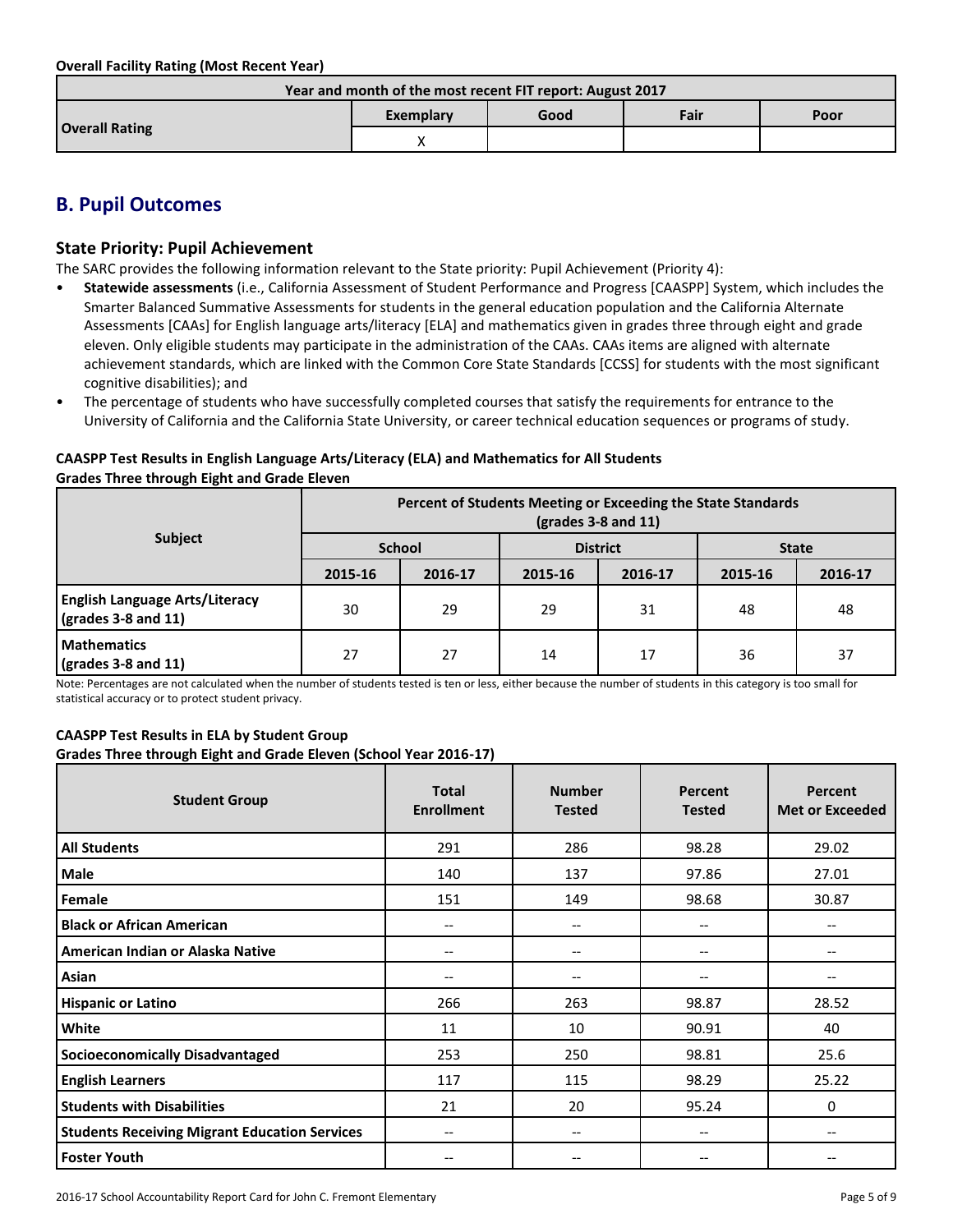Note: ELA test results include the Smarter Balanced Summative Assessment and the CAA. The "Percent Met or Exceeded" is calculated by taking the total number of students who met or exceeded the standard on the Smarter Balanced Summative Assessment plus the total number of students who met the standard (i.e., achieved Level 3–Alternate) on the CAAs divided by the total number of students who participated in both assessments.

Note: Double dashes (--) appear in the table when the number of students is ten or less, either because the number of students in this category is too small for statistical accuracy or to protect student privacy.

Note: The number of students tested includes all students who participated in the test whether they received a score or not; however, the number of students tested is not the number that was used to calculate the achievement level percentages. The achievement level percentages are calculated using only students who received scores.

# **CAASPP Test Results in Mathematics by Student Group Grades Three through Eight and Grade Eleven (School Year 2016-17)**

| <b>Student Group</b>                                 | <b>Total</b><br><b>Enrollment</b> | <b>Number</b><br><b>Tested</b>        | Percent<br><b>Tested</b>      | <b>Percent</b><br><b>Met or Exceeded</b> |
|------------------------------------------------------|-----------------------------------|---------------------------------------|-------------------------------|------------------------------------------|
| <b>All Students</b>                                  | 291                               | 288                                   | 98.97                         | 26.74                                    |
| Male                                                 | 140                               | 138                                   | 98.57                         | 28.26                                    |
| Female                                               | 151                               | 150                                   | 99.34                         | 25.33                                    |
| <b>Black or African American</b>                     | --                                | --                                    | --                            |                                          |
| American Indian or Alaska Native                     | --                                | $\hspace{0.05cm}$ – $\hspace{0.05cm}$ | --                            | --                                       |
| Asian                                                | --                                | $\hspace{0.05cm}$ – $\hspace{0.05cm}$ | --                            |                                          |
| <b>Hispanic or Latino</b>                            | 266                               | 264                                   | 99.25                         | 25.76                                    |
| White                                                | 11                                | 11                                    | 100                           | 45.45                                    |
| <b>Socioeconomically Disadvantaged</b>               | 253                               | 252                                   | 99.6                          | 25                                       |
| <b>English Learners</b>                              | 117                               | 117                                   | 100                           | 23.93                                    |
| <b>Students with Disabilities</b>                    | 21                                | 20                                    | 95.24                         | 0                                        |
| <b>Students Receiving Migrant Education Services</b> | --                                | $\hspace{0.05cm}$ – $\hspace{0.05cm}$ | $\hspace{0.05cm} \textbf{--}$ | --                                       |
| <b>Foster Youth</b>                                  |                                   | --                                    | --                            |                                          |

Note: Mathematics test results include the Smarter Balanced Summative Assessment and the CAA. The "Percent Met or Exceeded" is calculated by taking the total number of students who met or exceeded the standard on the Smarter Balanced Summative Assessment plus the total number of students who met the standard (i.e., achieved Level 3–Alternate) on the CAAs divided by the total number of students who participated in both assessments.

Note: Double dashes (--) appear in the table when the number of students is ten or less, either because the number of students in this category is too small for statistical accuracy or to protect student privacy.

Note: The number of students tested includes all students who participated in the test whether they received a score or not; however, the number of students tested is not the number that was used to calculate the achievement level percentages. The achievement level percentages are calculated using only students who received scores.

# **CAASPP Test Results in Science for All Students**

**Grades Five, Eight, and Ten**

|                               | Percent of Students Scoring at Proficient or Advanced |               |         |                 |              |         |  |  |
|-------------------------------|-------------------------------------------------------|---------------|---------|-----------------|--------------|---------|--|--|
| <b>Subject</b>                |                                                       | <b>School</b> |         | <b>District</b> | <b>State</b> |         |  |  |
|                               | 2014-15                                               | 2015-16       | 2014-15 | 2015-16         | 2014-15      | 2015-16 |  |  |
| Science (grades 5, 8, and 10) |                                                       |               |         |                 |              |         |  |  |

Note: Science test results include California Standards Tests (CSTs), California Modified Assessment (CMA), and California Alternate Performance Assessment (CAPA) in grades five, eight, and ten.

Note: Scores are not shown when the number of students tested is ten or less, either because the number of students in this category is too small for statistical accuracy or to protect student privacy.

Note: The 2016-17 data are not available. The California Department of Education is developing a new science assessment based on the Next Generation Science Standards for California Public Schools (CA NGSS). The new California Science Test (CAST) was piloted in spring 2017. The CST and CMA for Science will no longer be administered.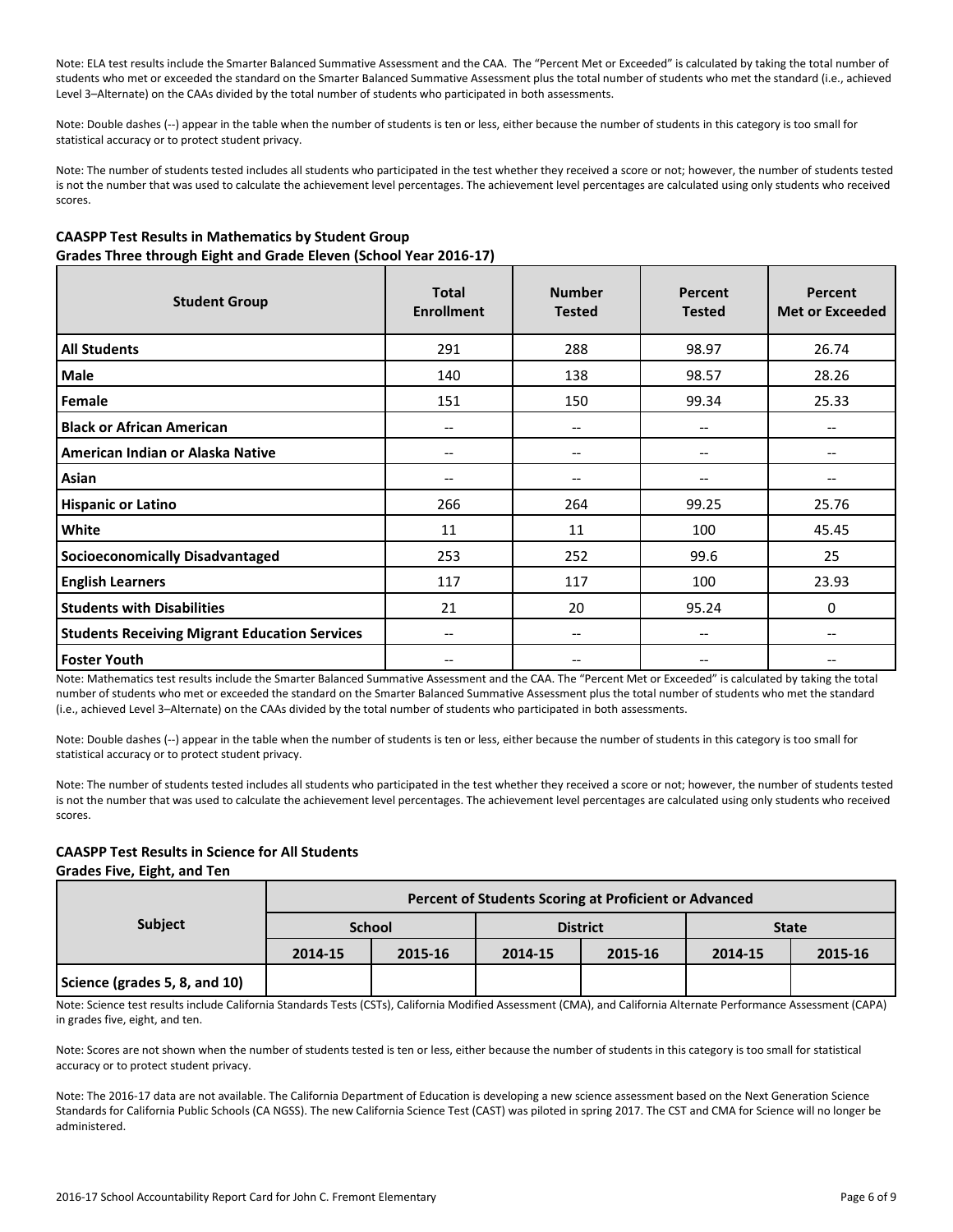# **C. Engagement**

# **State Priority: Parental Involvement**

The SARC provides the following information relevant to the State priority: Parental Involvement (Priority 3):

• Efforts the school district makes to seek parent input in making decisions for the school district and each schoolsite.

# **Opportunities for Parental Involvement (School Year 2017-18)**

General parental support and community support are critical factors that influence the success of any school. We are proud of the partnership we have formed with our parents and will continue to serve the needs of our community by providing every child a comprehensive and challenging educational program. The School Site Council (SSC) meets the first Thursday of every month at 3:15pm and the English Language Advisory Committee (ELAC) meets the first Thursday of every month at 9:00am. Both parent committees welcome all parents. These meetings cover a variety of topics including instructional goals, instructional materials, Common Core State Standards (CCSS) shifts, educational technology and the planning, implementation, and evaluation of federal programs including Title I and Title III. In addition, the District holds a monthly English Learner Advisory Committee (DELAC); each school site has one representative on the committee to bring forth any concerns of each school.

At the beginning of each school year, the school hosts a Back-to-School night. Parent conferences are held at the end of the first and second trimesters to discuss their student's academic progress. The School also holds various open houses, concerts, Literacy Nights and other various school-wide events where parents are encouraged to attend. The school encourages all parents to become involved and attend all parent meetings and school events. John C. Fremont also facilitates parenting classes using the Parenting Partners curriculum and workshop materials. Parents who complete the workshop series are then able to facilitate the parenting workshops themselves in order to help support other parents at the school.

Parents and community members are invited to volunteer at the school in a variety of ways. Various community service clubs assist with the school's literacy and behavior goals. Corcoran Rotary Club has members read to students in the classroom on a monthly basis, Kiwanis Club of Corcoran sponsors a Literacy Night every winter and also recognizes students from every classroom on a monthly basis for their exceptional behavior and adherence to the school's PBIS expectations. Parents are encouraged to help out in the classroom and support their child's teacher, work in the school's PBIS store, volunteer in the Book Fair and Book Exchanges, chaperone field trips and help out with school activities throughout the year.

Parental input is important to the continued success of Fremont Elementary. For information on parent involvement opportunities, please contact the school at 559- 992-8883.

# **State Priority: School Climate**

The SARC provides the following information relevant to the State priority: School Climate (Priority 6):

- Pupil suspension rates;
- Pupil expulsion rates; and
- Other local measures on the sense of safety.

# **Suspensions and Expulsions**

|                    | <b>School</b> |         |         | <b>District</b> |         |         | <b>State</b> |         |         |
|--------------------|---------------|---------|---------|-----------------|---------|---------|--------------|---------|---------|
| Rate               | 2014-15       | 2015-16 | 2016-17 | 2014-15         | 2015-16 | 2016-17 | 2014-15      | 2015-16 | 2016-17 |
| <b>Suspensions</b> | 2.9           | 2.1     | 2.7     | 7.5             | 6.4     | 6.4     | 3.8          |         | 3.6     |
| <b>Expulsions</b>  | 0.0           | 0.0     | 0.0     | 0.7             | 0.3     | 0.5     | 0.1          | 0.1     | 0.1     |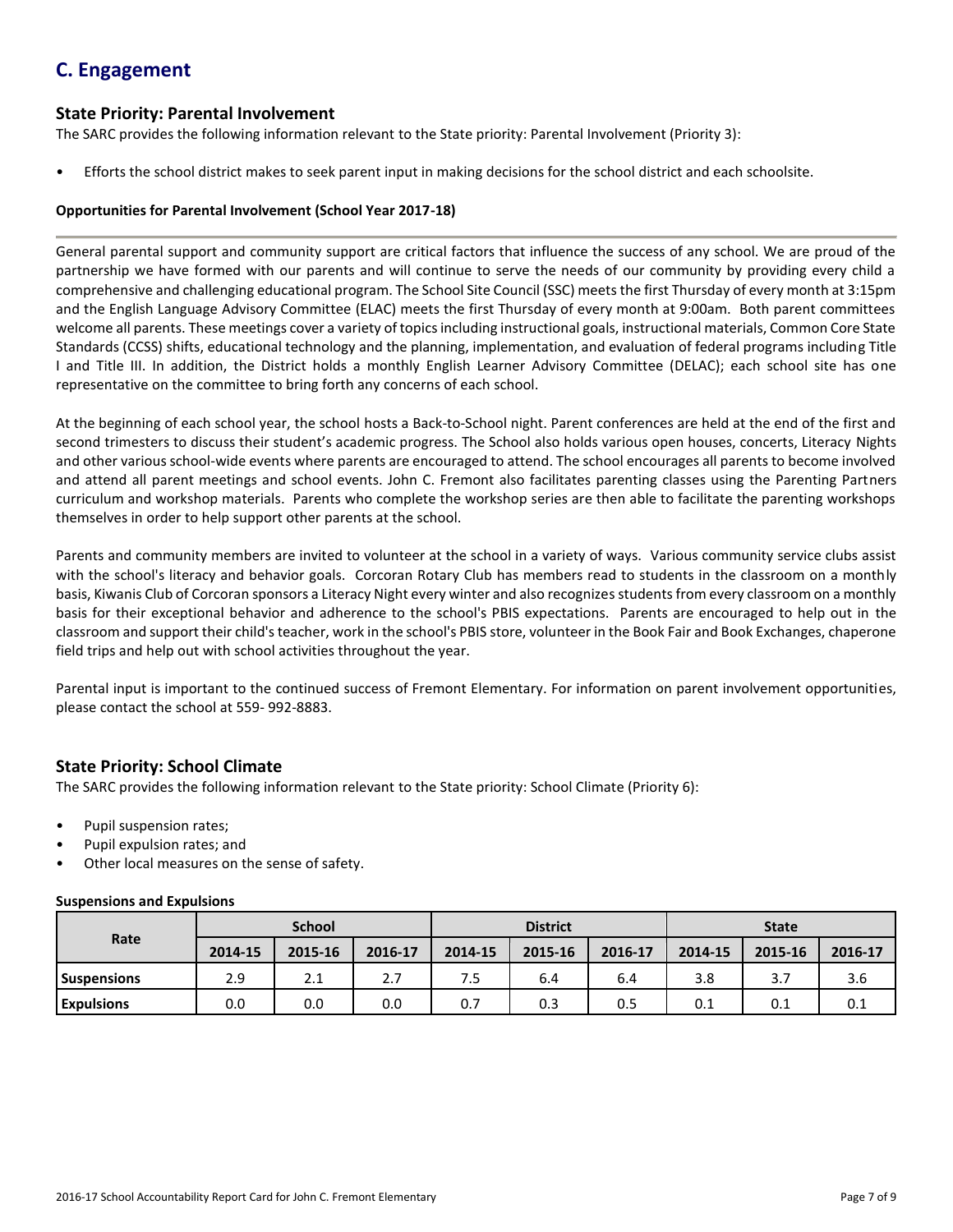#### **School Safety Plan (School Year 2017-18)**

Fremont Elementary has a School Safety Plan, which includes a School Crisis Intervention Plan. Both plans are reviewed and updated annually by staff and parents. The School Safety Plan is available for parent review in the school office. Local law enforcement agencies have worked closely with school and District personnel to develop effective responses in the event of emergencies. Fire, earthquake, and lockdown drills are held periodically to provide practice for students and staff. A Campus Safety liaison is involved in all safety drills and assists the site when needed. Additionally, campus safety is promoted by the use of campus supervisors, before school, after school and during the lunch periods. In compliance with CUSD policy, all campus visitors are required to check in at the office and obtain a visitor's badge, which must be worn at all times. In addition, all parent volunteers must submit a volunteer form and be cleared through the Megan's Law Web site prior to volunteering in the classroom, at the school site, or chaperoning field trips.

# **D. Other SARC Information**

The information in this section is required to be in the SARC but is not included in the state priorities for LCFF.

# **Federal Intervention Program (School Year 2017-18)**

| <b>Indicator</b>                                           | <b>School</b> | <b>District</b> |
|------------------------------------------------------------|---------------|-----------------|
| <b>Program Improvement Status</b>                          | In PI         | In PI           |
| <b>First Year of Program Improvement</b>                   | 2011-2012     | 2012-2013       |
| Year in Program Improvement*                               | Year 3        | Year 3          |
| Number of Schools Currently in Program Improvement         | N/A           |                 |
| <b>Percent of Schools Currently in Program Improvement</b> | N/A           | 62.5            |

Note: Cells with N/A values do not require data.

#### **Average Class Size and Class Size Distribution (Elementary)**

|       |                             |          | 2014-15                  |       | 2015-16                          |          |       |                          | 2016-17                     |          |           |       |
|-------|-----------------------------|----------|--------------------------|-------|----------------------------------|----------|-------|--------------------------|-----------------------------|----------|-----------|-------|
| Grade | Avg.                        |          | <b>Number of Classes</b> |       | <b>Number of Classes</b><br>Avg. |          | Avg.  | <b>Number of Classes</b> |                             |          |           |       |
| Level | <b>Class</b><br><b>Size</b> | $1 - 20$ | $21 - 32$                | $33+$ | <b>Class</b><br><b>Size</b>      | $1 - 20$ | 21-32 | $33+$                    | <b>Class</b><br><b>Size</b> | $1 - 20$ | $21 - 32$ | $33+$ |
| 2     | 26                          |          | 11                       |       | 23                               |          | 13    |                          | 24                          |          | 11        |       |
| 3     | 23                          |          | 11                       |       | 23                               | <b>T</b> | 12    |                          | 22                          |          | 13        |       |
| Other | 11                          |          |                          |       |                                  |          |       |                          | 11                          |          |           |       |

Number of classes indicates how many classes fall into each size category (a range of total students per class).

#### **Academic Counselors and Other Support Staff (School Year 2016-17)**

| <b>Title</b>                                               | <b>Number of FTE</b><br><b>Assigned to School</b> | <b>Average Number of Students per</b><br><b>Academic Counselor</b> |  |
|------------------------------------------------------------|---------------------------------------------------|--------------------------------------------------------------------|--|
| <b>Academic Counselor</b>                                  | 0                                                 | 0                                                                  |  |
| <b>Counselor (Social/Behavioral or Career Development)</b> | 0.3                                               | N/A                                                                |  |
| Library Media Teacher (Librarian)                          |                                                   | N/A                                                                |  |
| Library Media Services Staff (Paraprofessional)            | 0                                                 | N/A                                                                |  |
| Psychologist                                               | .14                                               | N/A                                                                |  |
| <b>Social Worker</b>                                       | 0                                                 | N/A                                                                |  |
| <b>Nurse</b>                                               |                                                   | N/A                                                                |  |
| <b>Speech/Language/Hearing Specialist</b>                  | 0                                                 | N/A                                                                |  |
| <b>Resource Specialist</b>                                 |                                                   | N/A                                                                |  |
| Other                                                      | 3                                                 | N/A                                                                |  |

Note: Cells with N/A values do not require data.

\*One Full Time Equivalent (FTE) equals one staff member working full time; one FTE could also represent two staff members who each work 50 percent of full time.